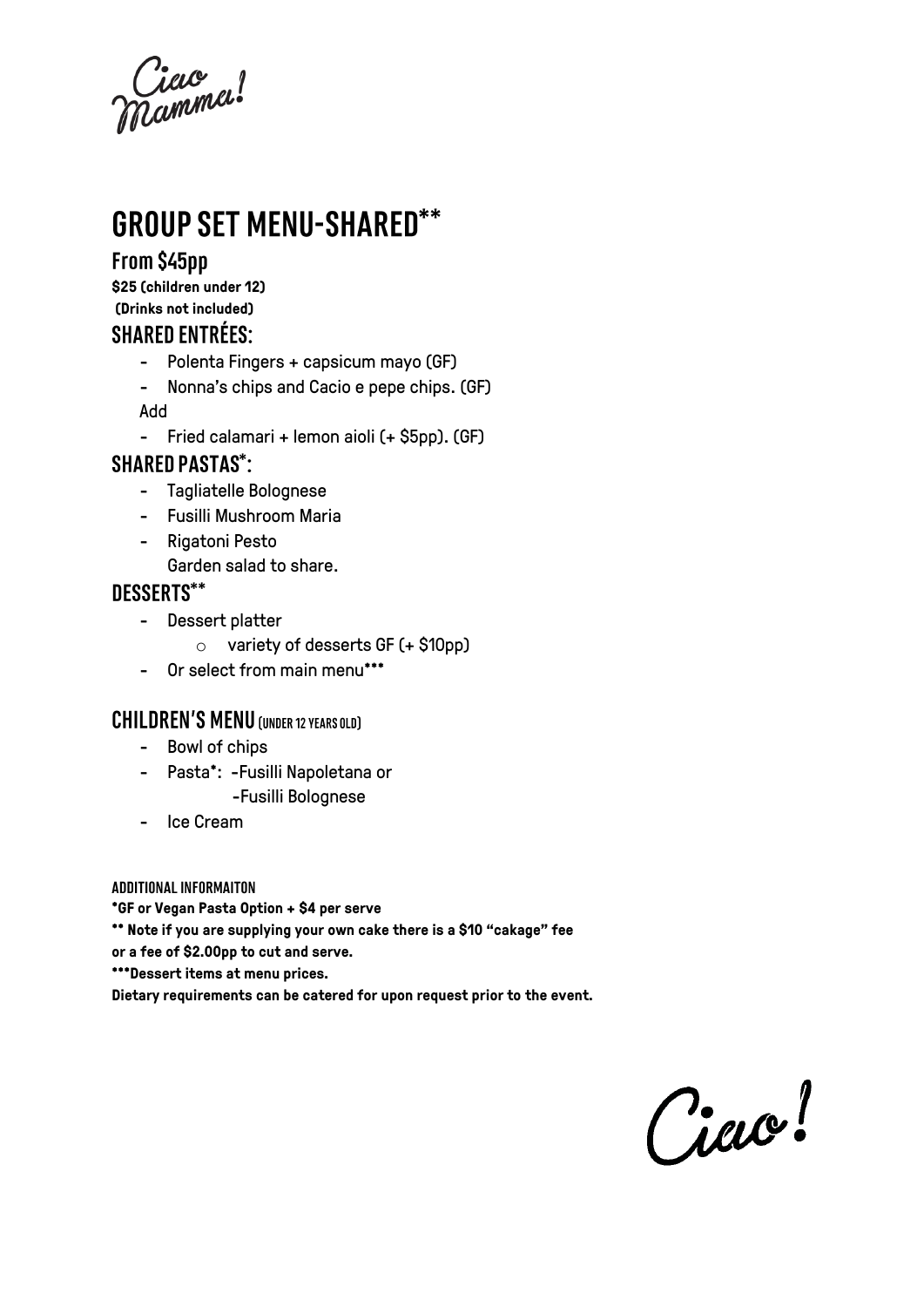Ciac<br>Namma!

# **GROUP SET MENU-SHARED**

### From \$50pp

**\$25 (children under 12) (Drinks not included) SHARFD FNTRÉFS:** 

- Salumi platter -selection of cured meats and cheeses with giardiniera and olives + artisan ciabatta (GF +\$4 per serve)
- Nonna's chips and Cacio e pepe chips. (GF)

Add

- Fried calamari + lemon aioli (+ \$5pp). (GF)
- Arancini balls + mushroom pate (+\$5pp). (GF)

#### **SHARED PASTAS: \***

- Tagliatelle Bolognese
- Fusilli Mushroom Maria
- Rigatoni Pesto Garden salad to share.

#### DESSERTS\*\*

- Dessert platter
	- o variety of desserts GF (+ \$10pp)
- Or select from main menu\*\*\*

### **CHILDREN'S MENU (UNDER 12 YEARS OLD)**

- Bowl of chips
- Pasta:\* -Fusilli Napoletana or -Fusilli Bolognese
- Ice Cream

#### **ADDITIONAL INFORMAITON**

**\*(GF or Vegan Pasta Option + \$4 per serve)**

**\*\* Note if you are supplying your own cake there is a \$10 "cakage" fee** 

**or a fee of \$2.00pp to cut and serve.**

**\*\*\*Dessert items at menu prices.**

**Dietary requirements can be catered for upon request prior to function.** 

Ciac!